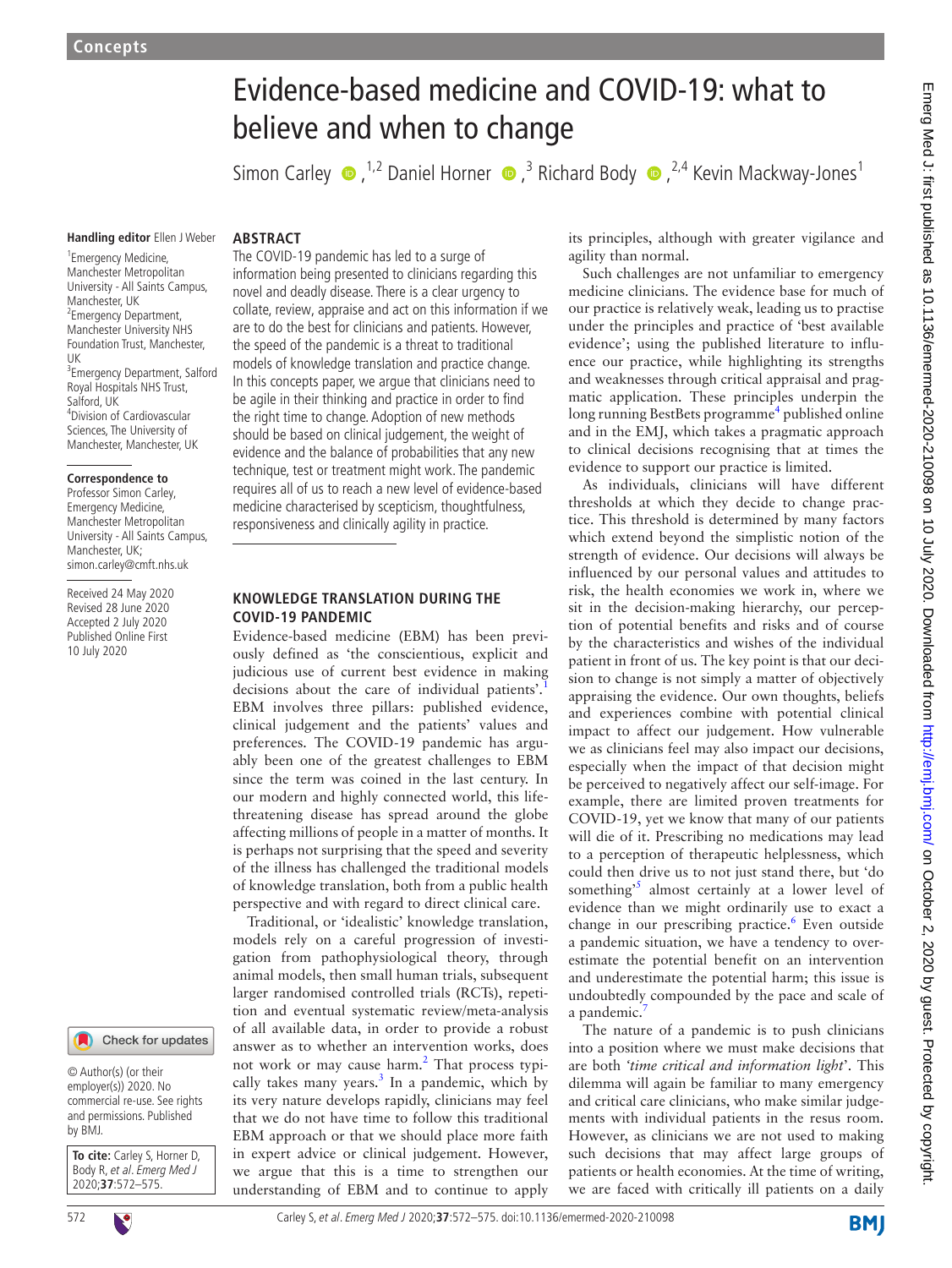basis who 'might' benefit from therapies that have theoretical, in-vitro or observational data on efficacy. What then should we do? How can we balance our hope in novel treatments versus our concern about potential harm? What should we believe and when should we change?

While this paper focuses on therapeutic interventions, our concerns, thoughts and solutions are equally applicable to diagnostics, prognosis and prevention articles.

## **Precipitous decisions in COVID-19**

The COVID-19 pandemic has given us many examples of the traditional values of EBM being challenged by the urgency of the clinical situation. A range of treatments were initially proposed, all of which have a reasonable theoretical basis, but none of which had proven treatment effect in clinical trials. Despite this, reports from China, Italy and the USA describe large numbers of patients being prescribed early 'compassionate use' medication for which there is biological plausibility, but little or no evidence of effectiveness in humans. The vast majority of these prescriptions have taken place outside of clinical trials and thus we cannot know whether these interventions have made a difference.

Politicians too, perhaps in pursuit of good news at a time of worldwide anxiety, have advocated for many of these therapies to be made widely available, with the implication that there is little or no risk. Most notably, Donald Trump advocated that hydroxychloroquine (HCQ) should be widely prescribed.<sup>[7](#page-3-6)[8](#page-3-7)</sup> To date, we have still seen no clear evidence of clinical effectiveness.<sup>9</sup> Similar hopes have also been placed on remdesivir, an antiviral drug that was not shown to have a statistically significant effect in an RCT published in the *Lancet*, but which 24hours later was given emergency use authorisation by the US Food and Drug Administration.<sup>[10](#page-3-9)</sup> This approval was seemingly based on a secondary outcome of symptom duration (but not mortality), in an unpublished (at the time of the decision) RCT. Interestingly, the outcome measures of this trial were changed in the weeks before publication which may have also biassed the impact of the conclusions. In normal times, the unverified report from the RCT of remdesivir in the USA would barely cause a ripple of interest, yet during a pandemic it has precipitated worldwide media attention, presidential statements and regulatory approval.

These precipitous decisions have also extended into the scientific literature. The expedited thirst for information and the rapidity of the pandemic have led to abbreviated peer review, publication of unvalidated data, retraction and dissemination through press release. $11-14$  Indeed, one of the most important RCTs of the last decade announced a positive effect for dexamethasone through initial press statement, with immediate endorsement from the health secretary prior to any release of preprint information or opportunity for critical appraisal.<sup>[14 15](#page-3-11)</sup> Clinicians are left with challenging decisions on when and how to prescribe this therapy, basing their decision either on face validity and acceptance of authority-based medicine, or on clinical judgement and evaluation of online preprint data, still currently awaiting formal peer review.<sup>[16](#page-3-12)</sup>

#### **What is the harm in trying?**

Change often depends on the type of intervention proposed. In times of crisis, relatively cheap and apparently safe interventions often form the first wave of attack. If something has face validity, no clear evidence of harm and is readily available without significant investment, it is perhaps obvious why clinicians will lower their change threshold to adopt it. However, this approach is often an appeal to emotion through flawed reasoning, and not

without peril. No matter how cheap and plausible, interventions that do not work carry opportunity costs, offer false hope, distract clinicians from the pursuit of other beneficial therapies and introduce new potential for workplace error and harm.

A recent example comes in the form of vitamin C. Following a before and after single-centre service evaluation, high-dose intravenous vitamin C was lauded by many as a widely available, safe and low cost option for the treatment of that particularly controversial, heterogeneous and challenging disease, sepsis[.17](#page-3-13) The clinical community was divided, but several authors proposed a widespread adoption of this therapy based on limited efficacy data and it being unlikely to cause any harm. Fast-forward several years and recent trial data suggest no conclusive benefit from vitamin  $C<sub>18</sub>$  $C<sub>18</sub>$  $C<sub>18</sub>$  and no sign that the initial high reported success rates can be replicated in a trial setting.<sup>19</sup> Have we done any harm by using it in the meantime? Possibly not directly, as the intervention itself carries relatively few side effects and risk. However, even if clinicians did not cause direct physical harm to patients by using this medication, use of such unproven therapies is likely to have wasted a lot of time and effort, in addition to the search for an answer delaying other viable research options. What were we *not* doing, while we were busy giving vitamin C to everyone?

Similar 'low risk' therapeutic interventions have emerged for COVID-19 and received international endorsement, despite an absence of evidence. Awake prone positioning is an example reported in small case series without control group and purported to transiently improve oxygenation.<sup>20</sup> National organisations have immediately endorsed this strategy<sup>[21](#page-3-17)</sup> and other key advocates are busy designing physical support devices to facilitate the intervention. But does it work? $22$  Is it well tolerated by patients? $2^{23}$  24 Is it better than usual care (sitting someone out in a chair) and does any transient benefit in oxygenation actually persist? Early reports are observational, inconsistent in methodology and based on small uncontrolled case series  $data.<sup>20 25</sup>$  $data.<sup>20 25</sup>$  $data.<sup>20 25</sup>$  Some authors report the need to maintain a vigilant level of monitoring during awake prone position which may be difficult to provide during a pandemic. Such potential harm may be difficult to detect in small and/or poorly designed observational studies.

Many will argue that there is no harm in trying interventions that at face value have few obvious risks. But the potential harms of distraction, false hope, suboptimal use of resources, misunderstanding of patient trajectory and potential clinical risk will always result from broad application of a therapy that has not yet been thoroughly investigated. There is also potential harm through an apparent loss of equipoise, which may hamper efforts to obtain the evidence required to determine whether the intervention is indeed effective in the future (eg, in future randomised trial proposals). We must remember these issues when we are deciding what to believe and when to change.

#### **What would you want, if you had COVID-19?**

This is a question often put forward by enthusiasts for a novel, untested therapy. If you were sick, would not you want the best available treatment options? This assumes that such treatments are always beneficial, not likely to harm and advocated by your treating clinician based purely on expertise and scientific rationale. Unfortunately, this is often not the case.

As we outlined above with regard to HCQ, this is a classic example of a treatment option with face validity which has been widely publicised by political bodies as an exciting, effective therapy. The actual scientific evidence has been less optimistic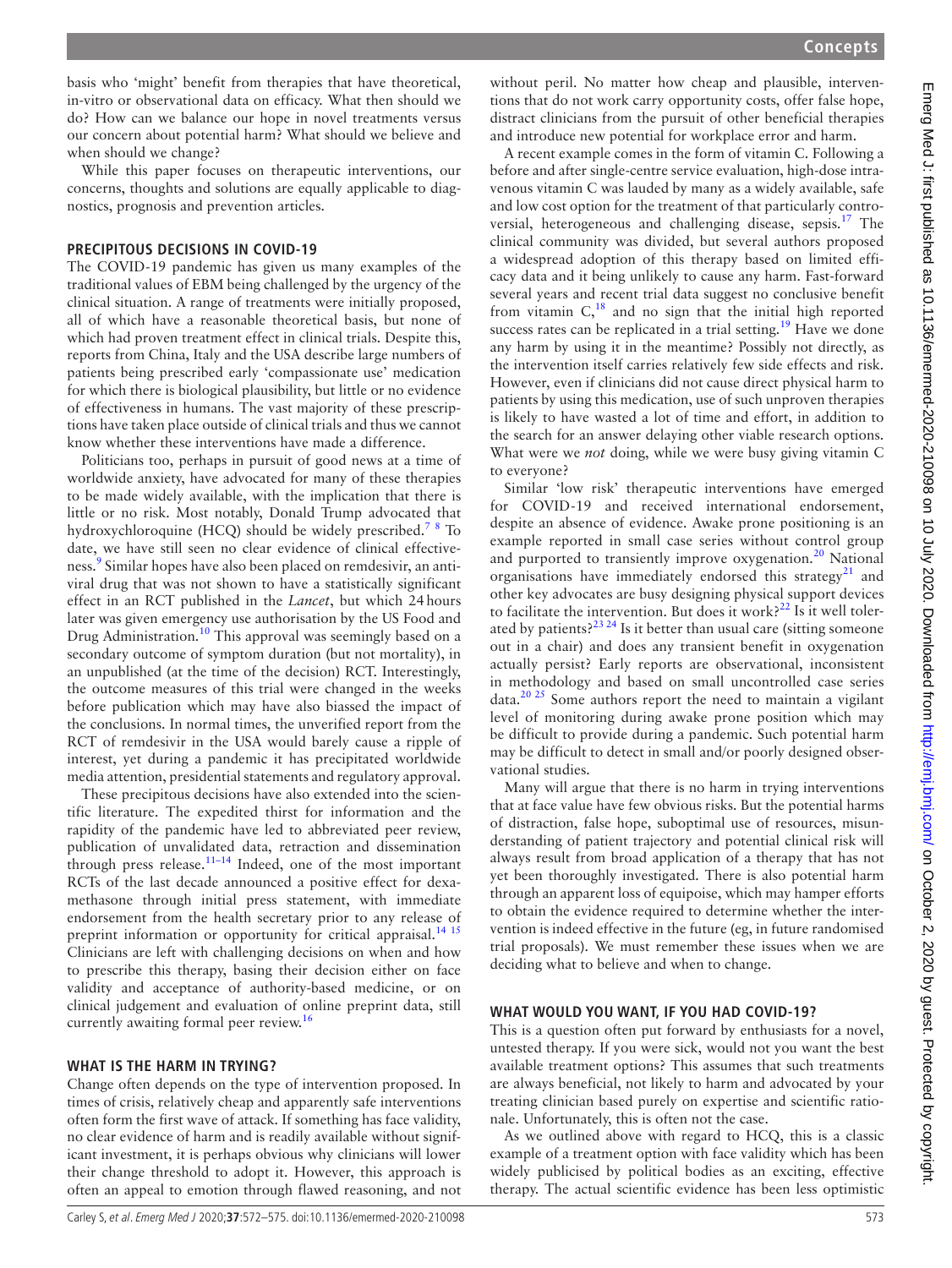and we now believe that it is ineffective at best and possibly even harmful.<sup>9</sup>

Perhaps less classic has been the mission creep of widely available and licensed therapies. Concerns on clotting problems in COVID-19 has led to several papers reporting high prevalence rates of thrombosis among critically ill patients. Despite broad composite outcomes, verification bias, uncontrolled methodology and a limited comparison population, such studies have led to rapid changes in practice. Many centres have increased their dosing of pharmacological thromboprophylaxis based on unvalidated risk characteristics (such as arbitrary D-dimer cut-points) and others have opted for immediate therapeutic dose anticoagulation in those patients with severe illness.<sup>26</sup> We have no evidence that either of these strategies are clinically effective. However, we do know that they have the potential to cause harm. The bleeding risks associated with therapeutic dose anticoagulation have been clearly established over decades of research. As such, we should be asking for a high level of evidence to support practice change, given we expect some resulting harm.

Recommendations to adopt such therapies are clearly made with the best of intentions. Yet, it is prudent to ask if the science behind them is of an acceptable standard. National repository sources for information attempt to collate and distill the most relevant information for ease of presentation, but are again challenged by the urgent need for information and the developing literature base.<sup>[28–30](#page-3-22)</sup> Many national repositories have required regular updates throughout the pandemic and international guidance documents are often conflicting in recommendations.[31 32](#page-3-23) Such is the risk when combining limited evidence with expert opinion.

To answer our own question about what we would wish to receive should we fall unwell with COVID-19, then at the time of writing, our answer would be to not receive any therapies that are not evidence based. However, we would all be very happy to be enrolled in any clinical trial looking to evaluate such treatments, with appropriate governance and oversight as even if enrolled to the placebo arm outcomes are likely to be better than with non-trial treatment.<sup>[33](#page-3-24)</sup>

## **The way forward**

While we argue that the traditional view of EBM has been undermined during the pandemic, we also recognise the difficulties that we all face in a rapidly changing situation. The question is what can we do now to promote EBM, and what might we put in place for future pandemics, or during a resurgence of COVID-19. We suggest four strategies below.

1. There are many trials in progress at this time. We should do everything that we can to ensure that every patient with COVID-19 has the opportunity to enter a clinical trial. In the UK, all hospitalised patients should have the opportunity to enrol in a range of clinical studies such as ISARIC, PRIEST and RECOVERY, which have very broad inclusion criteria. At present, however, only a minority of eligible patients are being recruited to the RECOVERY trial which is assessing therapeutic interventions for COVID-19. Our aim during this time-critical pandemic should be for all patients to be given the opportunity to participate in clinical trials. All departments should work with research and innovation teams to ensure this happens. A list of current UK studies supported by the Chief Medical Officer and coordinated by the National Institute for Healthcare Research (NIHR) is available online.[34](#page-3-25)

- 2. Ensure that research delivered during a pandemic is of the highest possible quality. A global pandemic is a time to raise the bar of science, not to lower it.<sup>35</sup> Retrospective cohort and single-centre studies are highly unlikely to give us definitive and timely answers to important clinical questions. Effort and focus should be concentrated on prospective, multicentre, well-designed studies looking to directly assess causation/effectiveness and targeting patient-oriented outcomes.
- 3. Encourage the use of routinely collected, anonymised data to support epidemiological studies. In healthcare economies such as the NHS, it is now possible to collect anonymised electronic data (including both physiological and outcome data) from care records and electronic notes.<sup>36</sup> Such data could be used to support machine learning/artificial intelligence techniques which may be able to answer or direct clinical questions earlier than traditional study methodologies.
- 4. Design studies for deployment in future pandemics and place them in a 'hibernated state' such that the research infrastructure is in place prior to requirement. This approach was taken in the UK by  $NIHR^{34}$  who supported the design of a number of trials for the next influenza pandemic. When COVID-19 emerged, several of these trials were repurposed, thus allowing the UK to launch nationwide clinical trials within a few weeks of cases arriving.

# **EBM in a pandemic**

The urgency and severity of the COVID-19 pandemic contains threats and opportunities to clinicians wishing to practise EBM. It is arguably a time when we can experience first-hand the journey from ignorance about the disease through to a better understanding and approach to diagnostics and interventional therapy. In addition, national frameworks have facilitated a comprehensive and cohesive research effort in order to address a spectrum of issues focused around a single disease. This is groundbreaking; from public health studies on face masks, to interventional studies on complex immunomodulatory therapies, the clinical and academic communities have acted together to provide broad research opportunities. These efforts highlight both the importance of embedded research culture and the need for expert clinical judgement alongside.

However, one other key aspect in this digital age is the sheer volume of new 'evidence' that we are faced with. On the one hand, this research can be both informative and hypothesis generating, but on the other hand, it is prone to selective promotion and can overwhelm the user by the nature of volume and frequency of publication. For most clinicians alive today, the only comparable event was the emergence of HIV. Even this did not match the urgency that COVID-19 places on us.

The principles of EBM are more important now than at any other time in our careers. We must collectively do all that we can to ensure that our response to the pandemic is based on the science and not on the emotional, political or economic issues that challenge it. We echo the call of others for critical reasoning, critical appraisal and critical thinking during these challenging times.<sup>3</sup>

**Twitter** Simon Carley [@EMManchester](https://twitter.com/EMManchester), Daniel Horner [@rcemprof](https://twitter.com/rcemprof) and Richard Body [@richardbody](https://twitter.com/richardbody)

**Contributors** SC had the original idea and wrote the first draft. RB, DH and KM-J refined and developed the manuscript into its final form.

**Funding** The authors have not declared a specific grant for this research from any funding agency in the public, commercial or not-for-profit sectors.